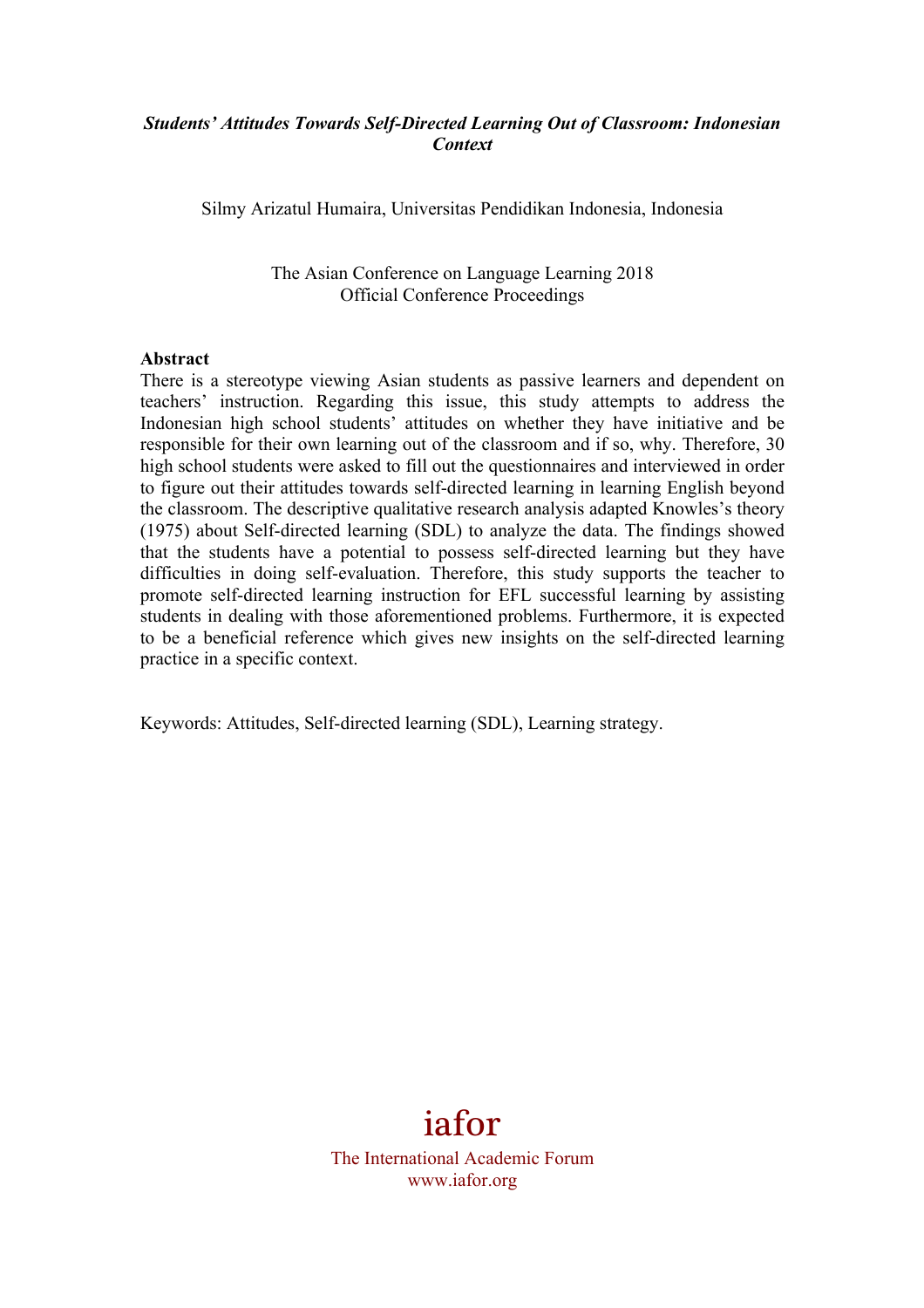### **Introduction**

As a lingua franca, English is one of the International languages that is commonly used as a bridge of communication among people who speak different languages around the world. It leads to the consideration of teaching English as a compulsory subject in many countries, including in Indonesian junior and senior high school (Mattarima & Hamdan, 2011). However, unfortunately, time allotment of English in formal school is very limited, approximately 2 class hours per week. This phenomenon becomes very problematic because English is regarded as English as Foreign Language in Indonesian context, meaning that English is rarely used in daily communication. The limited exposure of English language in Indonesia is often claimed to be the major cause of students' low achievement of English language proficiency (Sukyadi, 2015). To cope with this problem, Grover, et al. (2014) suggest the learners to maximize the learning not only inside the formal classroom but also outside the classroom. In the other words, fostering Self-directed Learning (henceforth: SDL) is important to raise students' awareness to take a charge on their own learning.

The term, SDL is discussed in adult education area. SDL is deeply correlated to adult education (Song & Hill, 2007). In contrast, Alghamdi (2016) stated that although this term is often associated with adult education, it is not limited to this area. For example, Lamb (2004) implied that high school students might engage in independent learning. Gholami (2016) stated that this kind of self-access and learning autonomy is originated from Western culture and this idea is claimed to be more appropriate to Western cultures rather than non-Western. In addition, SDL is claimed as effective learning strategies in Western culture but it is perceived as a problematic feature in Asian and secondary level context (Lamb, 2004).

Supporting that statement, Gan (2004) exposed a growing stereotype related to Asian learners by citing from others' scholars such as Young (1987) and Gu (2002) who perceive Asian as passive learners who depend on the teachers and unable to learning independently and identically associated to rote learning mode.

Despite those negative judgments, it is very important to investigate Asian learners more deeply in order to understand the way they learn. It would be better to looking at this views from different sides and avoiding judgmental assumptions by revealing several reasons behind that. Perhaps, in the Asian context, it does not mean that SDL is completely neglected because the different cultures among communities would probably execute different patterns of learning. Dealing with this phenomenon, investigating SDL in Asian context would be significant to explore what are the students be able to do and what are the constraints that the students might have during SDL practice. It is supported by Gan (2003) as cited in Su & Duo (2010) who contended that there is a call for more research on how and why university students conducted such kind of self-directed learning out of the classroom. Therefore, similar to that study, this current study attempts to investigate SDL in Asian context especially in Indonesian context but instead of investigating university students, high school students attitudes towards SDL are elaborated more. In this case. The term "attitudes" refers to students' behavior or learning practice. It is based on Grover and friends' explanation that the word "practice" refers to students' "behaviors or attitudes" to use various resources such as watching TV or reading a newspaper to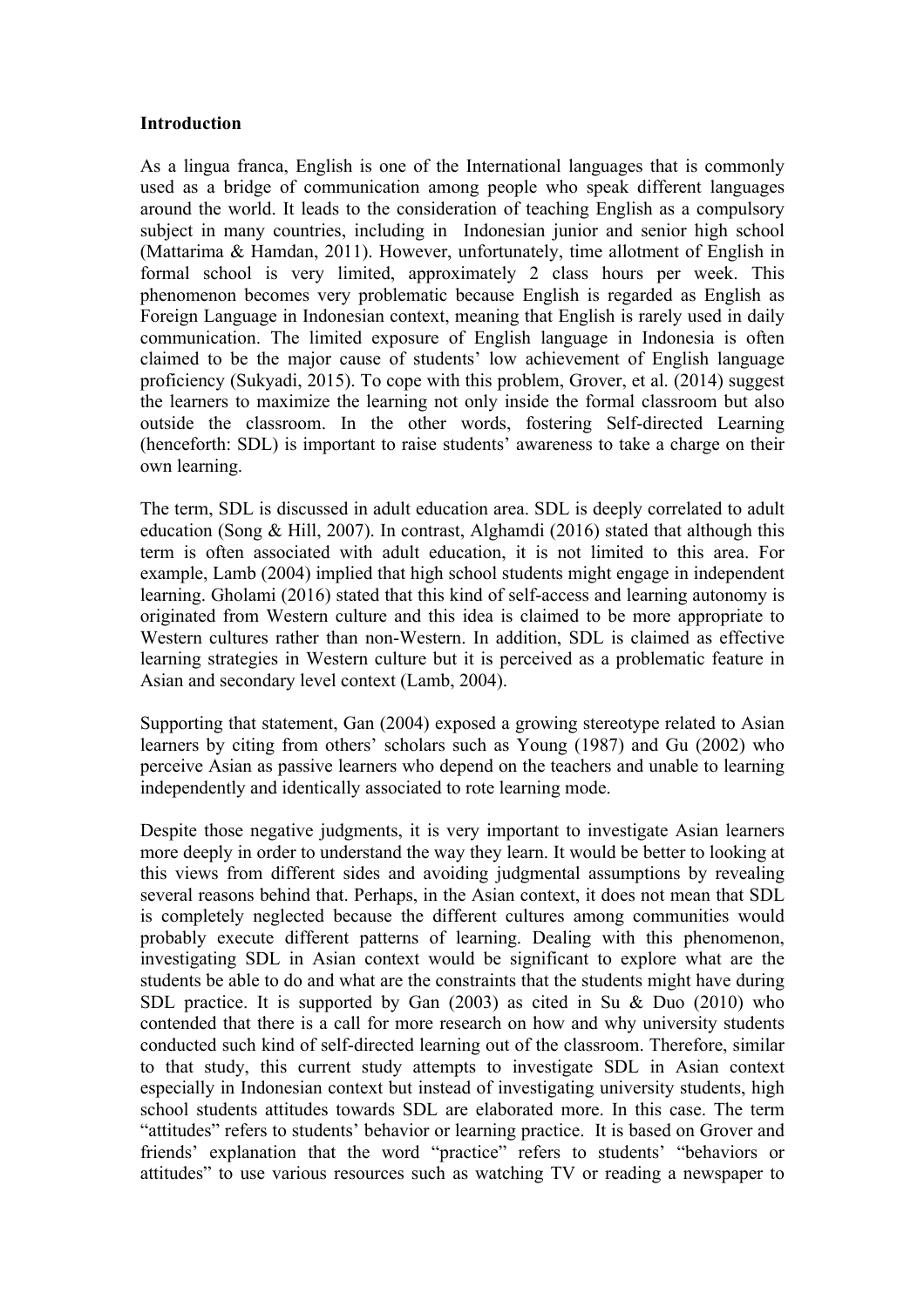enhance their English skills (Grover et al., 2014). In other words, the purpose of this study is to investigate the students' practice of SDL outside the formal classroom to make use of various resources to improve their English.

The participants of the study are thirty students of "Language" class. The consideration of selecting these students is based on Lamb (2004) who contends that the students tend to have a high level of SDL in the area that is familiar to them. Based on this statement, the participants of this study are the students of the language class who are assumed to have a high level of motivation to learn languages, including English independently outside the formal education. Therefore, the exploration of this topic would be very significant to understand the practice of SDL in a particular socio-cultural context. In this case, Indonesia as one of the Asian countries is often viewed as passive learners who are deepened on teachers who have authoritative power. The students' attitudes are needed to be explored more in order to know how they spend their time to learn outside the classroom. Therefore, this study intends to address this issue by delineating students' attitudes towards SDL is investigated in order to understand how they carry out their learning.

### **Literature Review**

Self-directed learning (henceforth SDL) is a topic that is extensively discussed in second language acquisition field. It is argued as a process, attitudes, strategies, etc. Many scholars defined SDL in various ways, but the most popular definition of SDL is proposed by Knowles (1975) which is cited in many sources. According to Knowles (1975), SDL is:

"….a process in which individuals take the initiative, with or without the help of others, in diagnosing their learning needs, formulating learning goals, identifying human and material resources for learning, choosing and implementing appropriate learning strategies, and evaluating learning outcomes (p.18)." ( as cited in Du, 2013; Grover, et al., 2014; Su & Duo, 2010 ).

Many studies revealed the effectiveness of SDL to increase all learning aspects such as students' achievements, motivation, etc. SDL is originally from Western culture and it is often said that it does not work properly in non-Western countries due to some reasons Gholami (2016). For example, Young (1987) and Gu (2002) argued that Asian students are passive learners who rely on what teachers instruct them to do (as cited in Gan, 2004).

There are many terms which are associated with SDL such as self-regulated learning, self-efficacy, learning autonomy (LA), self-regulated learning and many more. Alghamdi (2016) explained that those terms are a number of learning models which emphasize the importance of learners' responsibility to control their own learning. Self-efficacy is described as the ability to direct their own learning because of they believe that successful learning comes from efforts they made (Wenden, 1998 as cited in Alghamdi, 2016). Meanwhile, learning autonomy is defined by Holec (1981) as the ability to take a responsibility for own learning (as cited in Alghamdi, 2016). Selfregulated learners are described by Zimmerman (1989) as "people who 'plan, organize, self-instruct, self-monitor, and self-evaluate" the learning process (as cited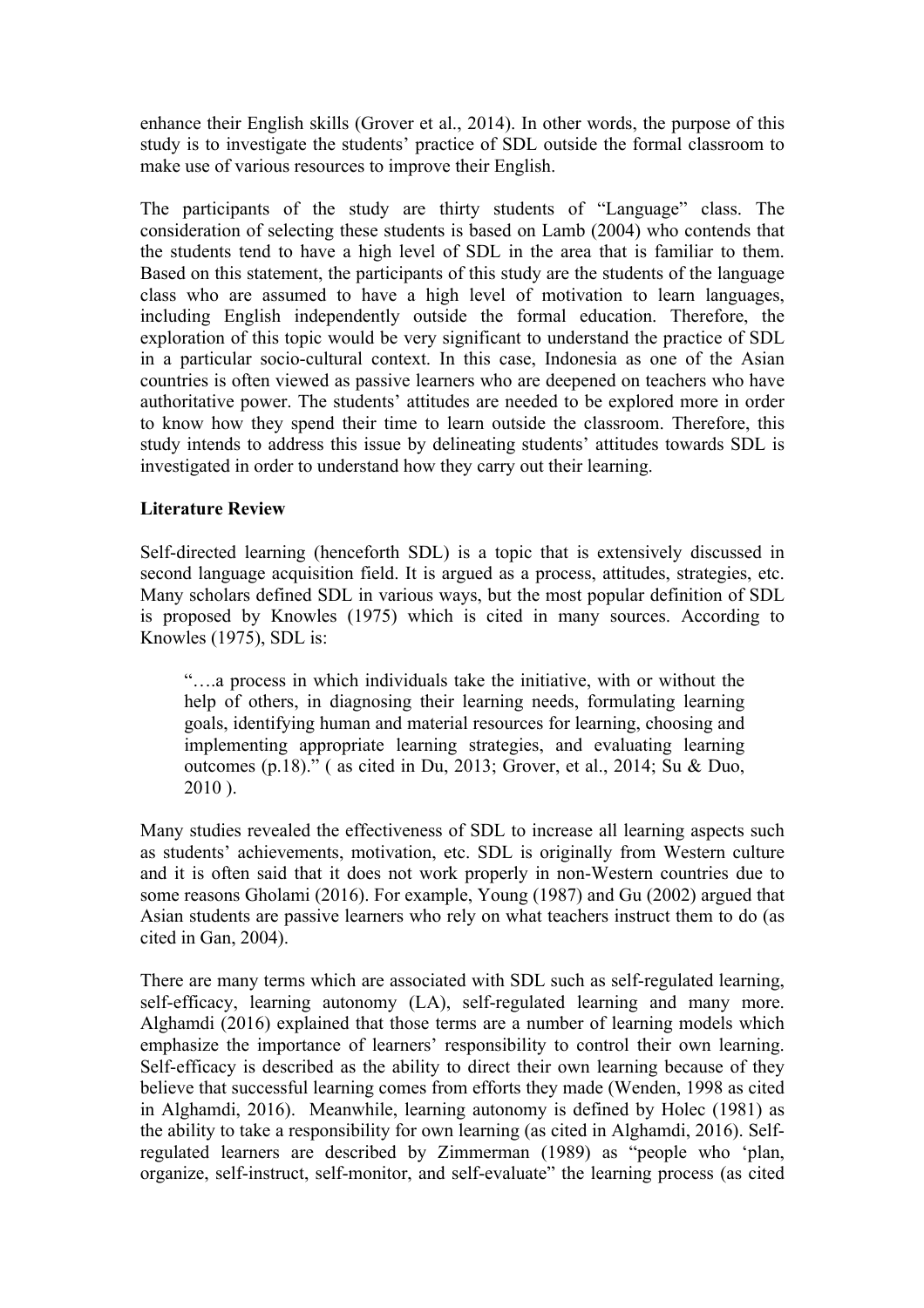in Alghamdi, 2016). Meanwhile, Benson (2001) stated that self-directed learning refers to the ability of the learners to direct their own learning not under others instruction (as cited in Bordonaro, 2006). In the other words, SDL refers to how a student takes his own initiatives by himself or under other people's assistance to identify the learning needs, learning goals, learning material resources, appropriate learning strategies and to be able to evaluate learning results.

SDL brings a lot of useful impacts towards the development of learning strategies for successful learning. For instance, Horwitz (1987) stated that time to learn outside the classroom is longer than inside the classroom, therefore, the ability of the students to make use this time effectively for learning would possibly impact their success in language learning (as cited in Gan, 2004; Su & Duo, 2010). In addition, Su & Duo (2010) stated that long life self-directed learning is very important because it might be possible to support an individual to continue learning after graduating from formal school. In addition, Candy (1991) claimed that learners would likely to exhibit a high level of SDL in an areas that are familiar to their prior experience (as cited in Song & Hill, 2007). They gave an example as an illustration of this statement, a rugby player might have high-level of SDL to play football.

One of the useful frameworks of Self-directed learning is constructed by Garrison (1997). According to him, there are three important aspects of SDL such as selfmanagement, self-monitoring, and motivation (as cited in Alghamdi, 2016). He explained that self-management is the activity of the learners in controlling and planning their learning. Then, self-monitoring is the ability of the learners to control the cognitive and behavioral processes. Motivation is the learners' belief of the ability to learn which is supported by the inner drive to decide learning activities, "entering" motivation, motivation to maintain their learning, or "task motivation" (as cited in Alghamdi, 2016). These models are based on metacognitive strategies in which the learners have to"manage, direct, regulate, and guide their learning" (Wenden, 1998:250, as cited in Alghamdi, 2016).

This present study concerns on students' attitudes on SDL. Regarding the term "attitudes", Montano & Kasprzyk (2008) explained attitudes as "the individual's beliefs about outcomes or attributes of performing the behavior" (as cited in Karatas, et al., 2016). Additionally, Hohenthal (2003) and Kara (2009) stated that instead of perspectives and beliefs, the learners' attitudes are reflected from their performances or behavior (as cited in Karatas et al., 2016). There are three components of attitudes such as cognitive, affective and behavioral. The former refers to the beliefs or thoughts about the object, the second refers to the feelings and emotions of the object and the last one refers to act, perform or behave in a particular way (Wenden, 1991, as cited in Karatas et al., 2016). Prior studies on students attitudes are conducted by Gan (2004). Wenden (1991) as cited in Gan (2004) argues that attitudes consist of three aspects such as cognitive, evaluative and behavioral components. Cognitive component refers to the beliefs or perceptions about situations or objects. Then, evaluative refers to like and dislike. Behavioral is the tendency of the learners to adopt certain learning behavior. Gan (2004) interested to investigate the relationship of students attitudes towards SDLL and the language proficiency. He analyzed the characteristics attitudes and strategies of Chinese students regarding their Selfdirected Language Learning (SDLL). This study revealed that the SDLL strategies are correlated with language proficiency and strong attitudes on SDLL did not directly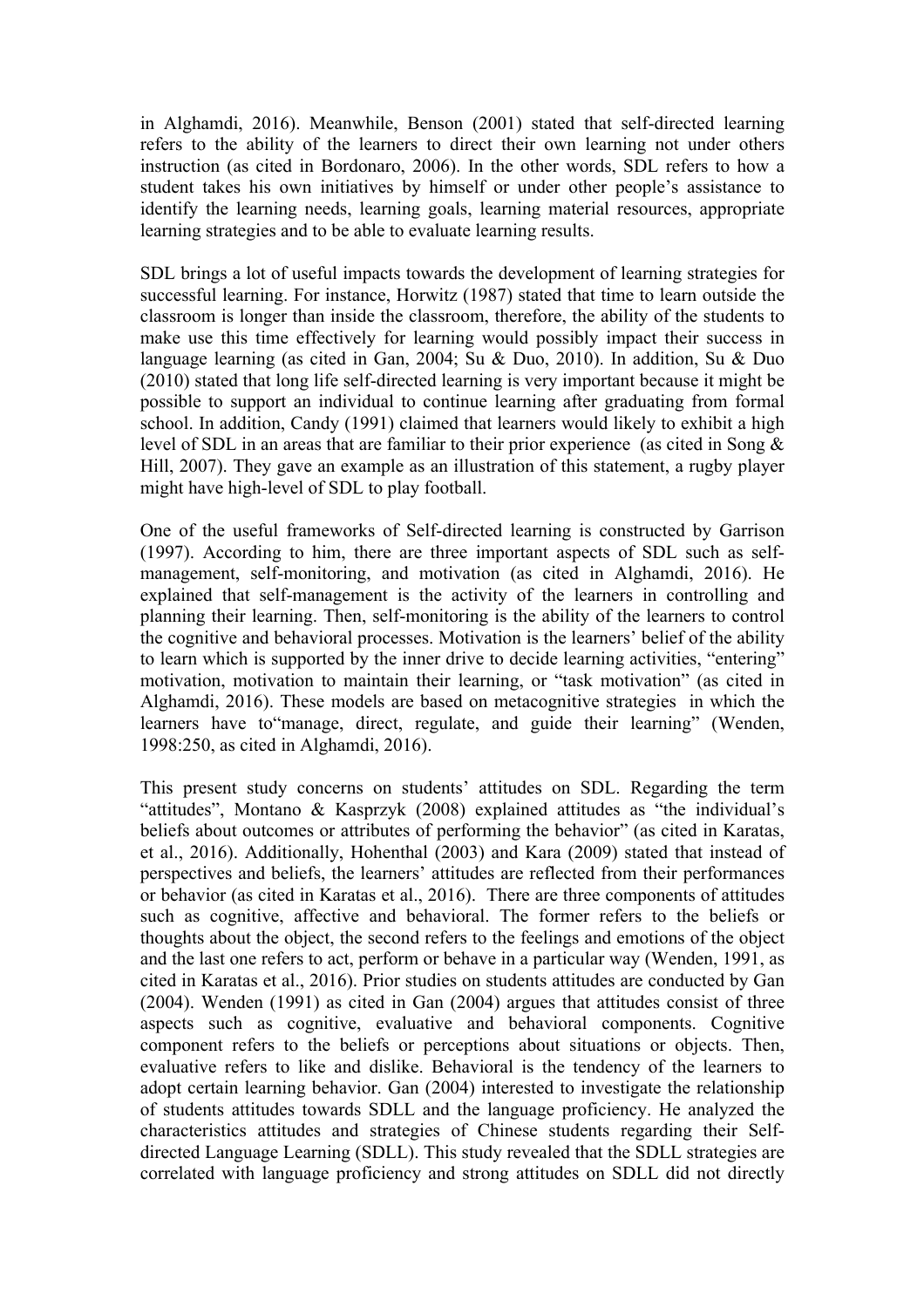affect language proficiency. In line with these results, Karatas et al (2016) also found that language proficiency, gender, and type of school did not significantly correlate with English language learning.

SDL is also regarded as learning strategy (Du, 2013). Oxford (1990) stated that "learning strategies are specific actions taken by the learner to make learning easier, faster, more enjoyable, more self-directed, more effective, and more transferable in the new situations (p. 8) (as cited in Su & Duo, 2010). According to Alghamdi (2016), learning strategy is considered as the important aspect which supports the learners to control and manage their learning. O'Malley and Chamot (1990) as cited in Gan (2004) divided language learning strategies into three categories such as metacognitive, cognitive, and social/affective. Metacognitive strategies involve planning, monitoring and evaluating. Alghamdi (2016) explained that metacognitive strategies that were discussed by Oxford (1990) included self-management and selfmonitoring that are related to self-directed learning.

The previous studies on SDL are conducted by several scholars. For instance, Alghamdi (2016) carried out a study on students' SDL in Saudi Arabia educational context. Due to the low achievement in language learning, he investigated the students' agency and responsibility in learning English. The learners' effort to study was measured through General Aptitude Test (GAT) score. The successful and less successful students were compared in order to diagnose the problems in learning English. The results revealed that there are significant differences between successful and less successful students in terms of the self-management and study time but there is no significant difference regarding self-monitoring and motivation. Meanwhile, the GAT score of less-successful students is higher than the successful one. Meanwhile, Rahardjo et al. (2016) investigated the relationship between internet access towards SDL. This study reports that due to the limited access to internet, the students' willingness to learn through internet is low. They recommend improving students' SDL by using social media that can be accessed from hand-phone. Dealing with the use of technology and ICT, Maryam (2016) conducted a descriptive study of the use of ICT media by employing SDL method. The Android game is used as a learning media to learn Bahasa Indonesia.

Despite of various studies which investigated SDL from many different point of views, this current study focused on investigating the learners' attitudes. Regarding this consideration, Some prior studies on students' attitudes are summarized. Lamb (2004) concerned on investigating language learning attitudes and activities in Junior High School in Indonesia. This study revealed that the young learners are ready to learn independently inside and outside the formal school. He said that it is important to promote learning autonomy because the students seemed to enjoy learning English. According to him, independent or autonomous learning requires much exploration on what the students do outside the formal school and teachers' instruction. In 2002, Lamb has conducted almost similar study with university students as participants (Lamb, 2002). He conducted small-scale research in a university in Indonesia. He found several students who could perform English better than their peers. In this case, they claimed that it happened as the results of individual learning out of classroom and they tend to blame learning in formal education. Similarly, this study explored the learners' attitudes and behavior in a certain context in depth. The limitation of this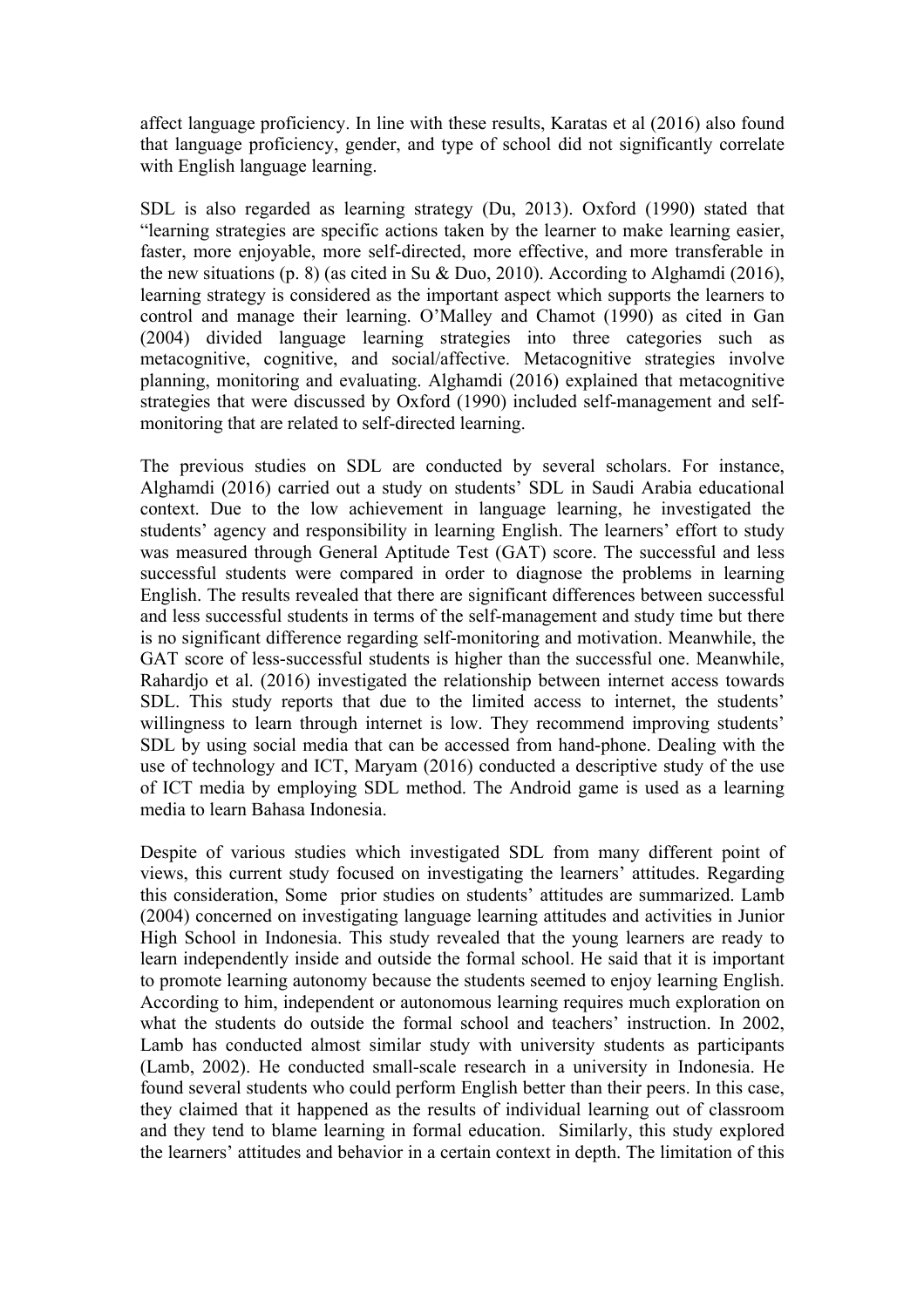study is the limited time constraints. It is a case study of "focal group" of learners in one school. It was conducted within 20 months.

Humaira & Hurriyyah (2018) previously conducted the similar study focusing on students' perspectives towards SDL. They found that the students learning English because they have various reasons, needs, goals, and objectives. Moreover, the students' select their own materials based on their interests. Regarding the strategy used by the students, memorizing vocabularies is popular strategies among the students. The students relied on the teacher's assessment and they seemed reluctant to do self-reflection. Considering those aforementioned prior studies, this present study is conducted because of the need for more exploration on why do the students pose these kinds of attitudes and the difficulties they face during SDL practice. Regarding this problem, this further study attempts to fill the gap of the previous studies.

# **Research Methods**

This study employed qualitative design to elaborate the students' attitudes in SDL in depth. The data are gathered from the questionnaires and interview. These instruments are considered by considering previous research on SDL and students attitudes. Such as what has been conducted by Lamb (2002; 2004) and Joshi (2011) who conducted a study collected data from questionnaire and semi-structured interview and employed mix-method design to analyze the data. In this study, the questionnaire is given to 30 students in language classroom. There are four males and twenty six females ranging from 16 to 18 years old participated in this study. Basically, in Indonesia, students get a chance to choose one class based on their interest, such as natural science, social science, and language classes. Meanwhile, this study only focused on students in language class. The consideration of selecting these students because Candy (1991) stated that the students would potentially have a high level of SDL in the area that they are familiar with (as cited in Song & Hill, 2007). Therefore, regarding the willingness to practice SDL focusing on enhancing English language skills, the students from language class are assumed to take a responsibility to learn independently outside the classroom. They are interviewed in order to reveal their learning habit out of school. The data that were collected from the questionnaires were coded and input in a table. Then, descriptive statistics are analyzed to know the students' attitudes of SDL learning. Meanwhile, the data from the interview are transcribed. The themes found in the data are interpreted in words. The researchers make sure that the students answered the questions without worrying because the students were reassured that there are no wrong or right answer.

### **Findings and Discussion**

This study focused on investigating students attitudes towards SDL in learning English out of classroom. The purpose of this study is to elaborate how the students' practice SDL outside formal school's activities. The students' learning behavior is elaborated in depth and their problems on learning by their own are investigated. The students are labeled as students 1 to 30. Based on the analysis, there are five subtopics that are discussed in this section based on Knowles (1975),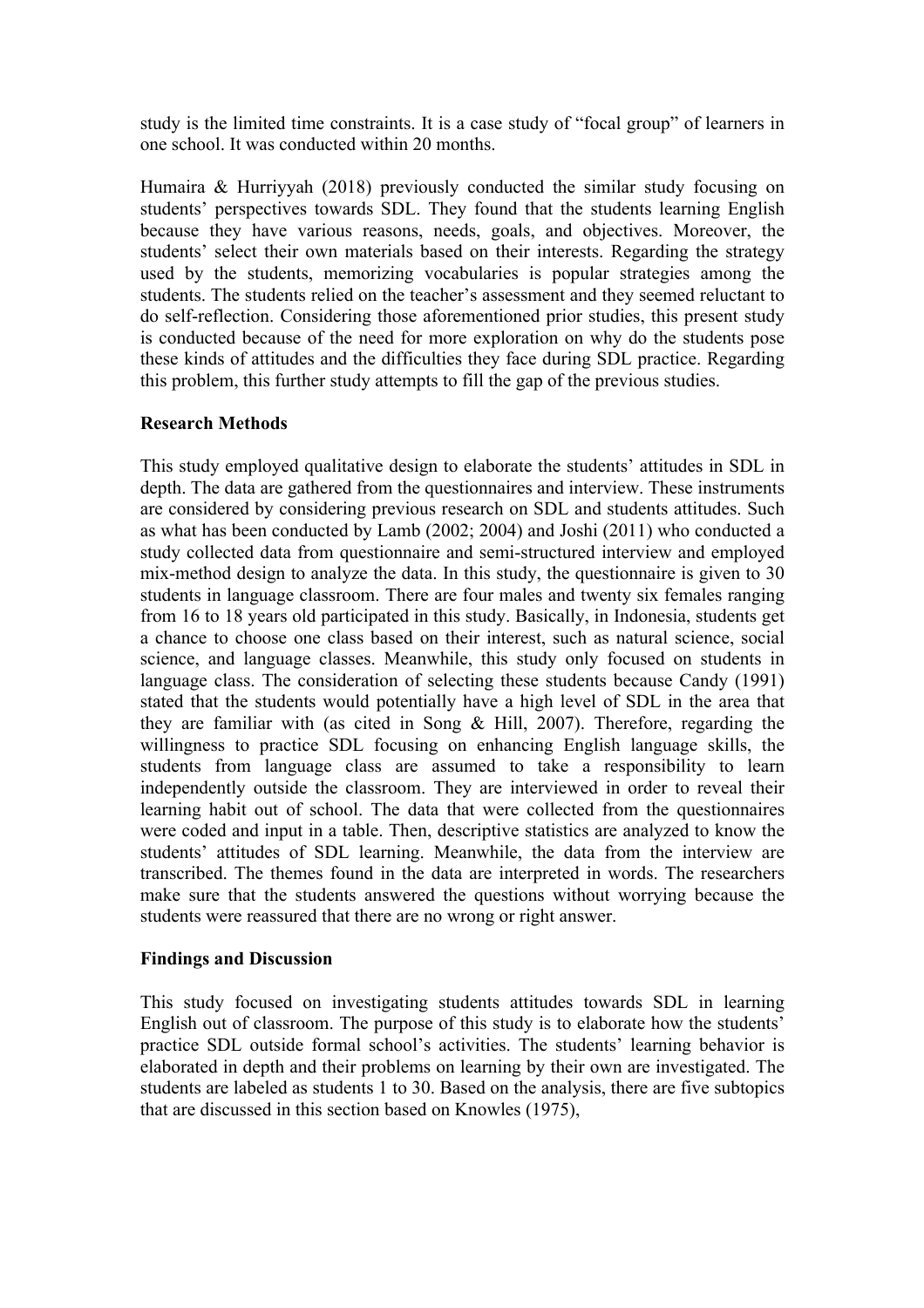#### a) Diagnosing learning needs

Almost all of the students argued that English is important because it is an international language. It was the major reason for them to learn English. Regarding the students' ability to diagnose their learning needs, they seemed aware of what they really need to learn more. There are some English skills that are problematic for the students such as listening, writing, reading, speaking, vocabularies, grammar, structure, pronunciation, translation, and conversation. It is very related to individual needs so each student had problems with different skills. For example, students 1 said that she had problems in listening and writing, student 9 stated that she had problems in reading and listening, students 14 could not speak fluently, student 27 noted conversation as her major problem, student 25 dealt with pronunciation and grammar problems, student 16 had difficulties in translation and limited vocabulary, and student 11 said that structure, grammar and pronunciation skills are her weaknesses. Thus, each student argued that they knew what they should do in order to enhance their ability. They understood their strengths and weaknesses. For example, some students stated clearly that they had a problem in some aspects as it has been mentioned before. Therefore, some of them also stated that they are trying to solve the problems by studying in their spare time. However, their learning frequency is various, but from the chart below, the students who learn almost every day and once a week is in a large proportion rather than those who never learn or learn only once a month.



### b) Formulating learning goals

The students learning goals are very general. It can be said that the goals of the majority of the students are categorized as long-term goals because they believe that English would contribute towards their success in the future. For example, the students believed that they might easily get a job if they are able to use English, go abroad, speak with foreigners, speak with people abroad, get their dream jobs, study abroad. For example there is a student who wants to be a stewardess (student 10), to work in tourism field (student 18). Only few students who had stated short term-goal in learning English such as to be able to do the test well at school (student 15) and watch movies without subtitle (student 4). There are also few students who did not have clear goal because they just wanted to enrich their knowledge in English (student 1 and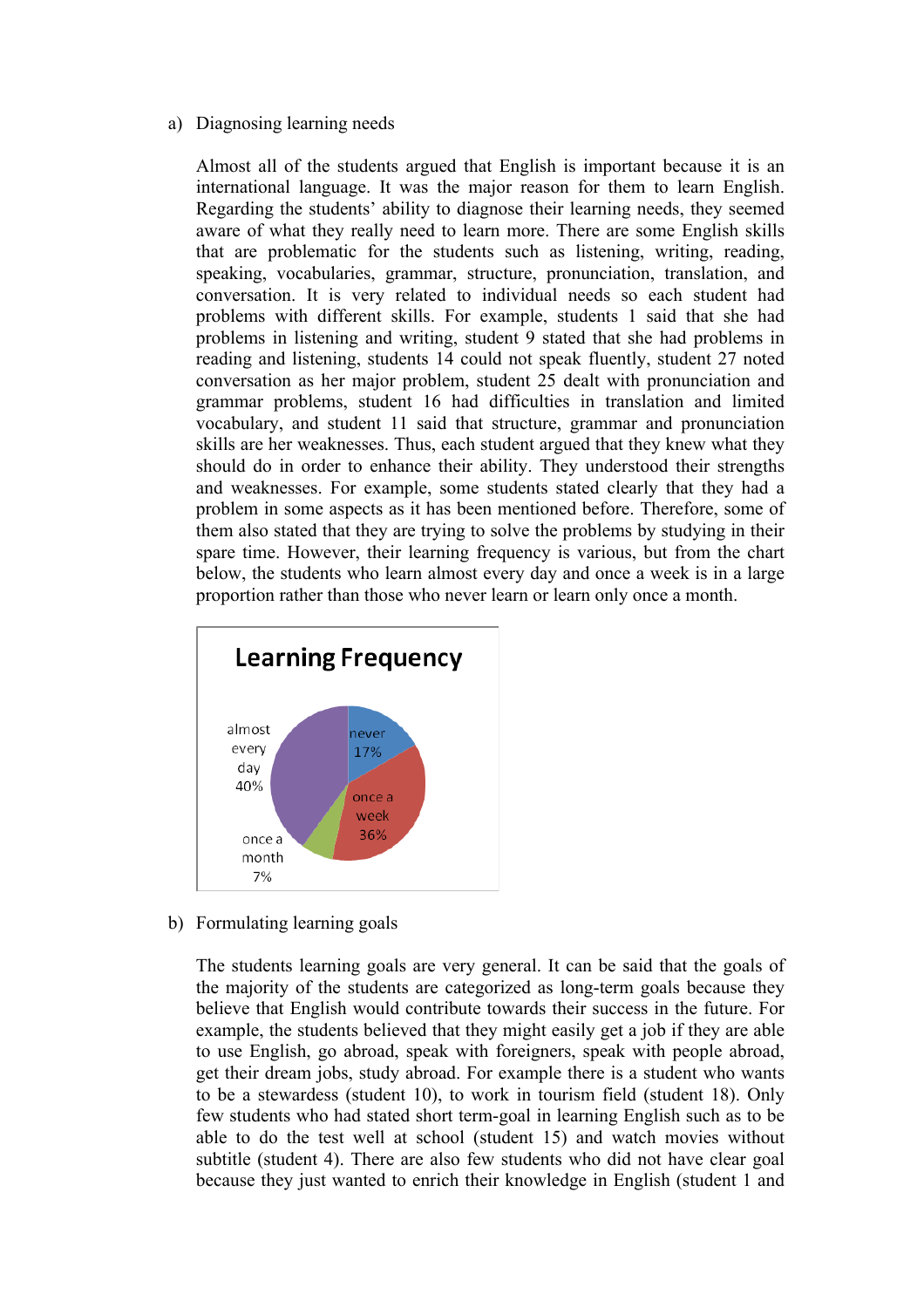student 5). In contrast to above goals, there are some students who learned English just because they like English or in the other words they had intrinsic motivation. One student stated that her hobby is learning English (student 6).

c) Identifying human and material resources for learning

Most of the students are able to identify the tools that they need for learning. It could be in the forms of technology devices such as laptop, computer, handphone, speaker, earphone, LCD, TV, radio, electric dictionary, application, games. Manual such as movies, magazines and books, and human resources such as teacher, course mentor and family member.

These are the example of students' views:

Student 12: "I need a dictionary and (download) some applications" Student 13: " I use hand-phone because it is easy to carry, and I use laptop when I am in my house" Student 26: "I need a tutor to guide me"

d) Choosing and implementing strategies

Snow (2006) stated that the learners, even experienced language learners do not always have ultimate skills to carry out learning, therefore, teachers' guidance is the very important to assist the learners to learn effectively by using different learning strategies and monitoring their own learning (as cited in Su & Duo, 2010). The students have different strategies to learn English. Many students stated that their strategies are intended to enrich the vocabularies. Therefore, they did several activities to increase their vocabulary. However, when the students were asked about their problems in learning English and how to solve those problem. For example, when a student was asked of the strategy to learn English, student 4 answered, "I learn English by memorizing vocabularies, listening to the music and watching movie." Then, the other question is related to the strategy that the student's use if the previous strategies do not work, the student remained answering the similar strategies "I memorize vocabularies, and trying to do conversation with friends." It happens to other students too, therefore, it can be said that some students tend to answer the different questions by repeating the same strategies that they have mentioned before. This response indicated that the students have a problem to solve the problem independently. It implies that they need teachers' assistance or guidance to solve the problems they face.

e) Evaluating learning outcomes

Self-evaluation is one of the SDL components that cannot be neglected. Stern (1975) as cited in Alghamdi (2016) mentioned that personal learning plan and self-evaluation are the key of successful learning. It is also related to selfassessment. Gardner and Miller (1999) as cited in Gholami (2016) argued that self-assessment is helpful to assist the students to do self-monitoring from the feedback on the language competence and strategies. He explained that selfassessment would not only motivate the students but also encourage the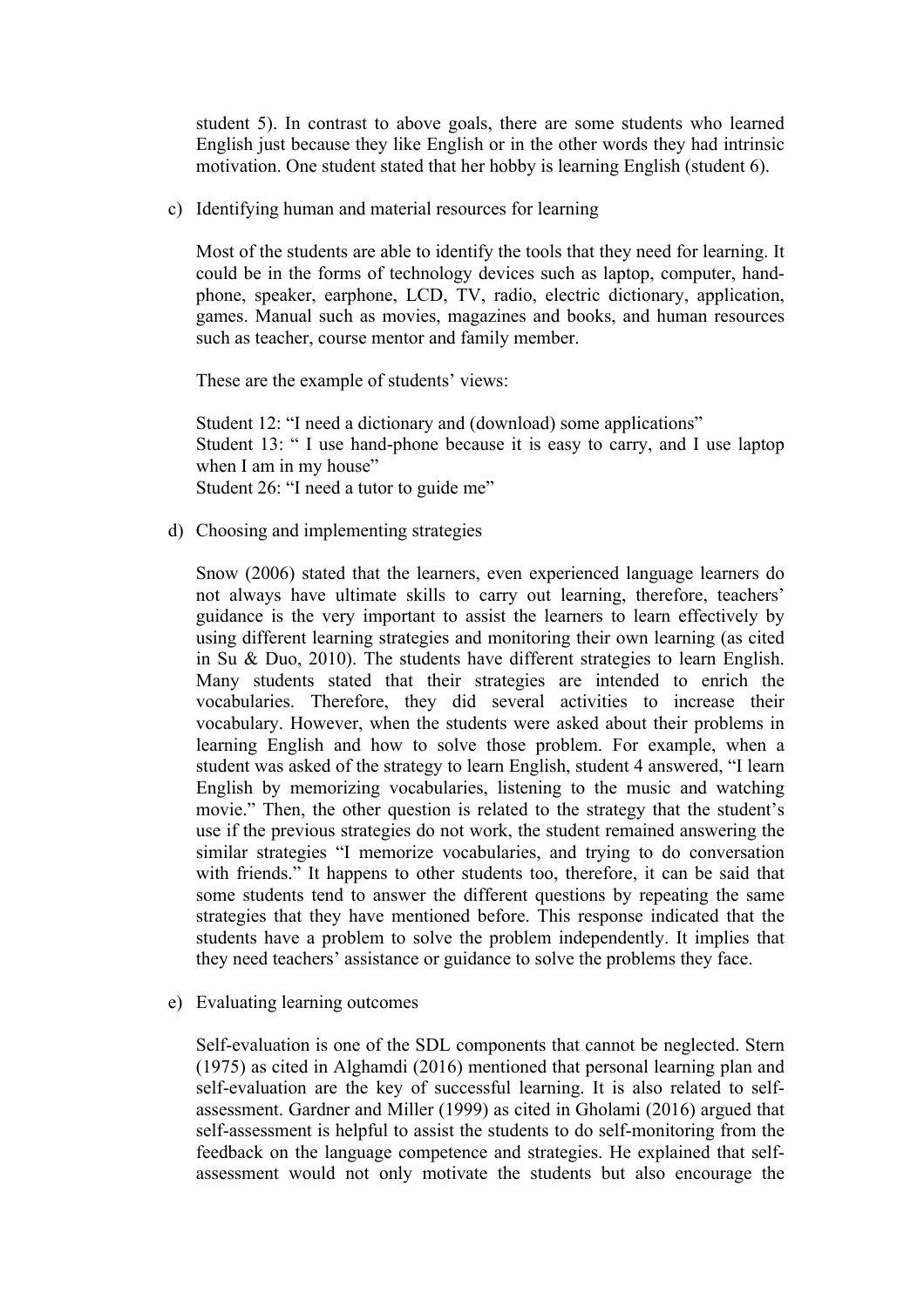teachers to raise students' awareness of the important of self-assessment, to teach the students how to do self-assessment and to help the students to understand the progress. Based on the analysis, most of the students did not conduct an evaluation of their learning. In this case, it seemed that the students rely on their teachers to evaluate their learning. In this case, the students regards the teachers as someone who knows anything. Some of the students perceived that teachers have lots of experience (student 7), teacher know more than students (student 3), teacher is the expert (student 9). It seemed that they felt that they have no responsibility to assess their progress because it was the teachers' duty. Moreover, they stated that they know their improvement from the score they got from the daily test or examination. They evaluate their learning from the score that they have gotten through the test-administered. However, although they relied on teachers' assessment, the students argued that they rarely consulted their problems to their teacher. There are many different reasons for why they did not do this. Students said that they felt embarrassed, some of them claimed that they did not have time to consult with their teachers. They also said that the teachers' were busy and had no time to talk with the students. This phenomenon was interesting because most of the students stated that they almost never met their teachers outside classroom meetings. Despite these problems, there are several reasons that hamper the SDL. Such constraints make the students' reluctant to practice SDL to learn English outside the formal classroom including lazy, busy with many other activities, time limitation, tired, less motivation, and feeling afraid or nervous.

### **Conclusions**

This study provides information about the students' practice of SDL in Asian context especially in one of the Senior High Schools in Indonesia. The results of the study exposed the way students learn English out of classroom. The analysis shows that the students might be able to identify their learning needs by detecting some skills that they wanted to learn in their spare time. They also had learning goals in their mind but most of the students had a tendency to think long-term goals rather than short-term goals. Moreover, they had a capability to select the learning materials, they used technology devices such as hand-phone and laptops to access knowledge through the available applications. They employed various learning strategies but regarding the problems that they might encounter during study, they had difficulties in choosing appropriate strategies. It can be seen from their answers which were constantly repeated. Unfortunately, the students were not able to evaluate themselves. Sometimes, it might be caused by their assumptions of the teachers' role. They regarded teachers' as the all knowing who knew them best. In other cases, the students stated that teachers were the expert who has lots experience than them. Moreover, they said that they needed teachers to give them feedback on their learning because they did not know whether they had improved or not. Therefore, this leads to further recommendation for teachers to give the students more time to consult and raise the students' confidence and give students' guidelines in order to be able to do self-evaluation. There are several barriers to carry out SDL based on students' opinion such as, lazy, busy with other activities, less-motivated, limited time, tired and nervous. Overall, it can be concluded that senior high school students in Indonesia might carry out SDL but they need to learn how to conduct self-evaluation. However,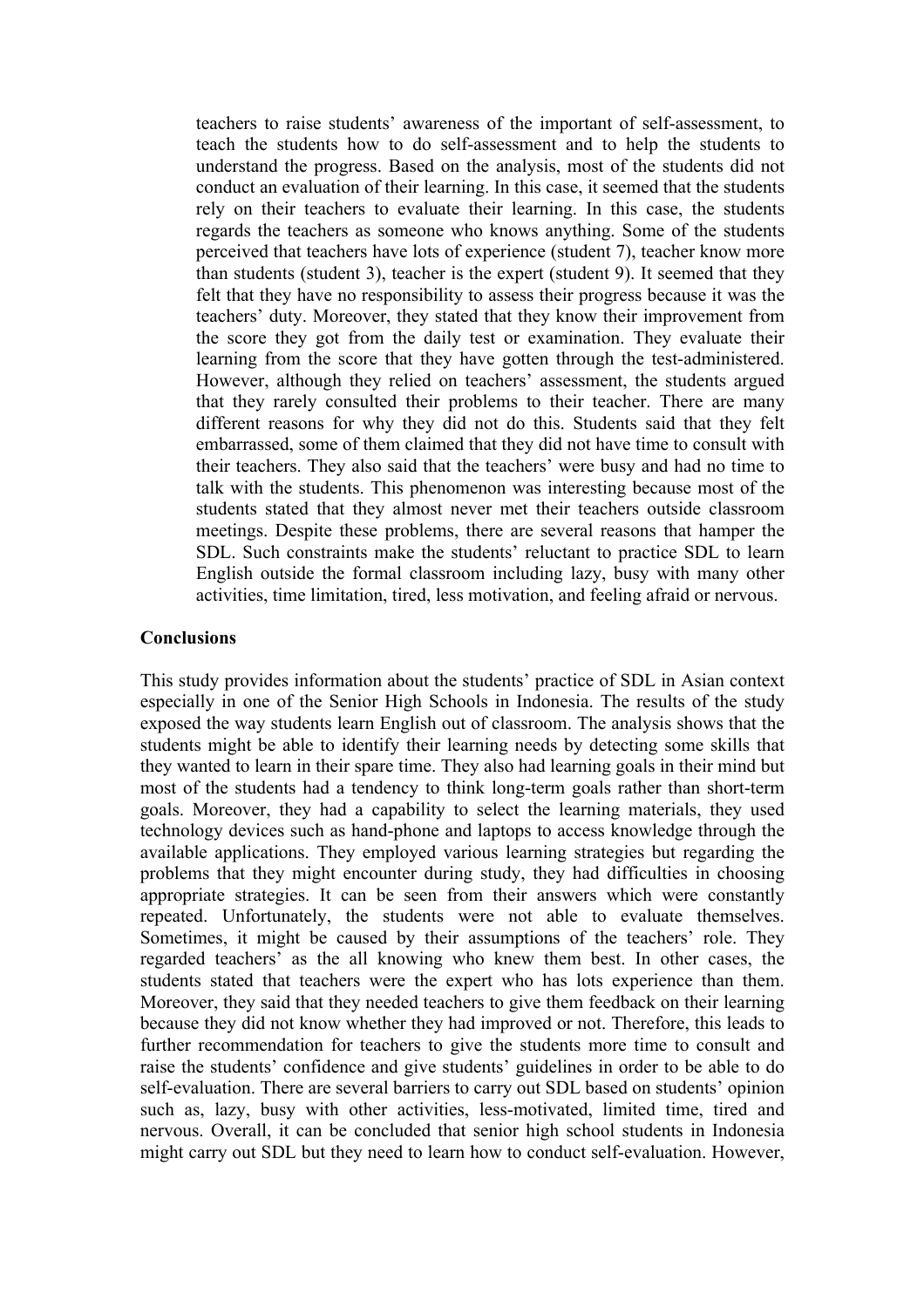the results of this study cannot be generalized because it is a kind of small-scale study which is conducted only in a particular school or context.

# **Acknowledgements**

I would like to express my great gratitude to Allah, He is the one who makes all the things become possible. I am extremely grateful to my parents and my family for the unconditional love, support, and motivation that they always give me. Special thanks to Indonesia Endowment Fund of Education (LPDP) which provides financial support to pursue my Master's Degree at Universitas Pendidikan Indonesia and to join IAFOR international conference. Last but not least, I would also like to thank all people including my lecturers, friends, and all people that have contributed in completing this paper.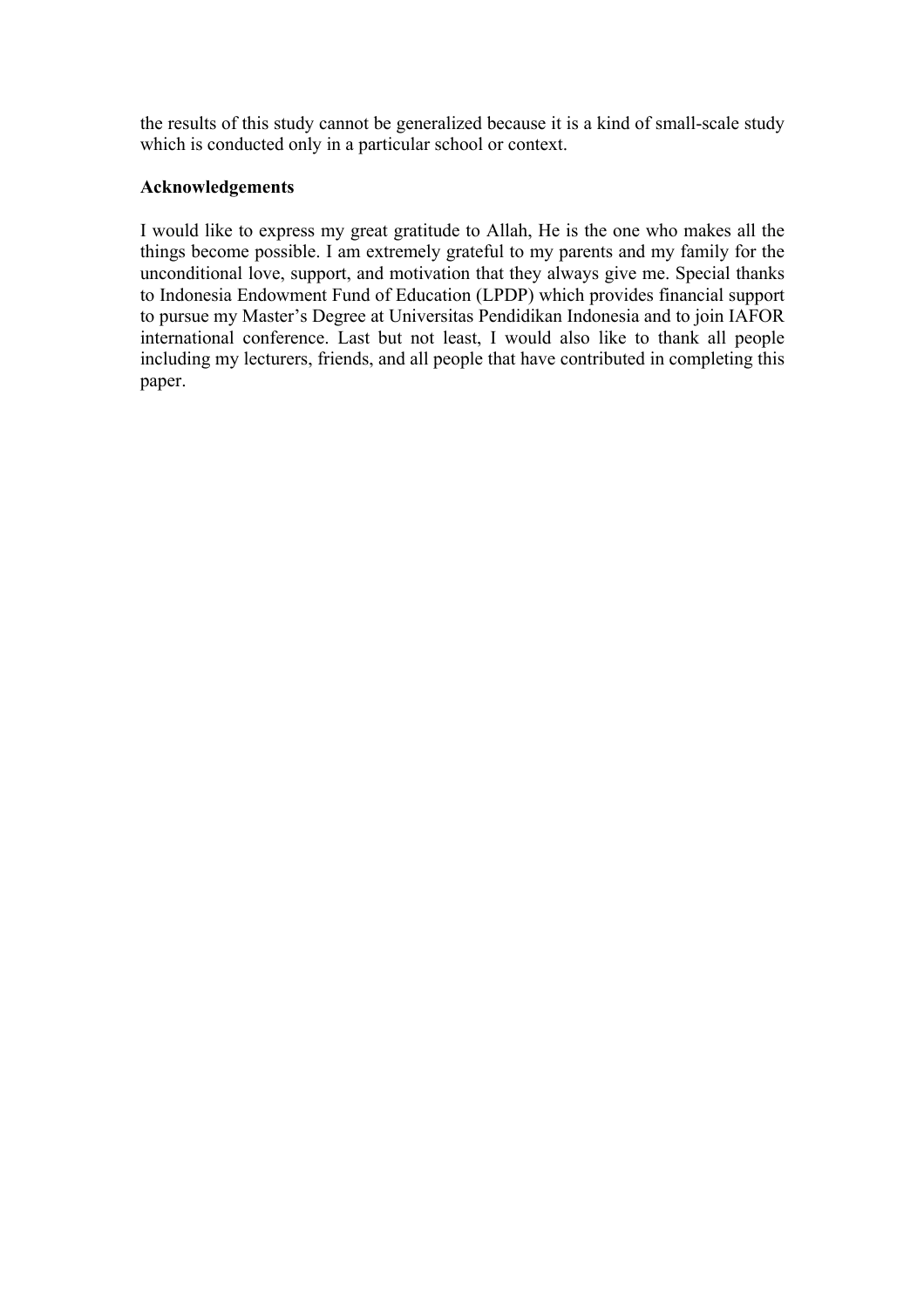# **References**

Alghamdi, F. M. A. (2016). Self-directed learning in preparatory-year university students: Comparing successful and less successful English language learners. *English Language Teaching, 9*(7), 59-69.

Bordonaro, K. (2006). Self-directed learning of ESL students in an American college library. *Journal of Language and Learning, 5*(1), 29-49.

Du, F. (2013). Student perspective of self-directed learning. *International Journal for the Scholarship of Teaching and Learning*, *7*(2), Article 24, 1-16.

Gan, Z. (2004). Attitudes and strategies as predictors of self-directed language learning in an EFL context. *International Journal of Applied Linguistics, 14*(3), 389- 411.

Gholami, H. (2016). Self Assessment and Learner Autonomy. *Theory and Practice in Language Studies, 6*(1), 46-51.

Grover, K. S., Miller, M. T., Swearingen, B., & Wood, N. (2014). An Examination of the Self-Directed Learning Practices of ESL Adult Language Learners. *Journal of Adult Education*, *43*(2), 12-19.

Humaira', S.A. & Hurriyyah, I. A. (2018). Students Perspectives Towards Self-Directed Learning Out of Classroom. *Advances in Social Science, Education and Humanities Research, 145*. 6-11.

Joshi, K. R. (2011). Learners perceptions and teacher belief about learner autonomy in language learning. *Journal of Nepal English Language Teachers' Association, 16*, 13-29.

Karatas, H., Alci, B., Bademcioglu, M., Ergin, A. (2016). Examining university students' attitudes towards learning English using different variables. *The International Journal of Educational Researchers, 7*(2), 12-20.

Su, M. M. & Duo, P. (2010). EFL learners' language learning strategy use as a predictor for self-directed learning readiness. *The Journal of Asia TEFL, 7*(2), 153- 176.

Lamb, M. (2002). Explaining successful language learning in difficult circumstances. *Prospect: An Australian Journal of TESOL, 17*(2), 35-52.

Lamb, M. (2004). "It Depends on the Students Themselves": Independent language learning at an Indonesian state school. *Language, Culture and Curriculum, 17*(3), 229-245.

Maryam, S. (2016). Learning method self directed learning based of ICT: used game android character for Indonesian language learning. *The Proceeding of International Conference on Education, 1*, 184-195.